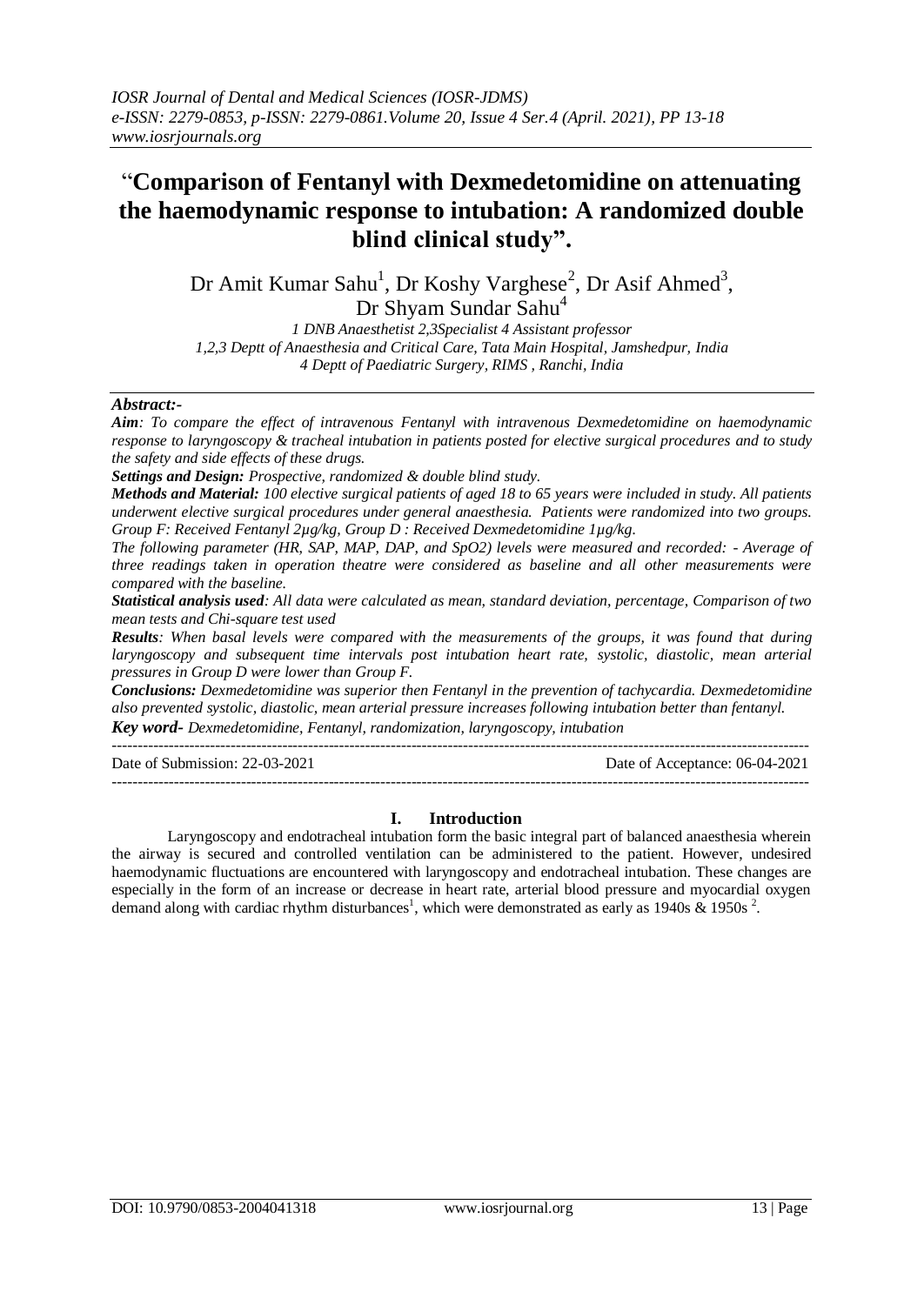

**Fig. Stress response in hypothalamus-pituitary-suprarenal and sympathoadrenal system.<sup>1</sup>**

The occurrence of pressor response to tracheal intubation is caused by the following factors:-

(1) Reflex sympathoadrenal stimulation following laryngoscopy and tracheal intubation. There is consistent increase in plasma concentration of norepinephrine following tracheal intubation.

(2) Stimulation of cardio-accelerator nerves.

(3) Vagovagal reflex in which the vagus nerve mediates both the afferent and efferent pathways.

(4) Contributory factors: like anxiety, atropine premedication, reflex baroreceptor effect following fall of blood pressure after induction of anaesthesia, vagolytic action of certain muscle relaxants.

Dexmedetomidine is an imidazole derivative and highly selective alpha ( $\alpha$ )-2-adrenergic receptor agonist<sup>3,12</sup> which decreases noradrenaline release resulting in attenuation of sympathoadrenal responses. Fentanyl is an opioid µ receptor agonist in high doses blunts the sympathetic response during intubation<sup>4</sup>. Studies in the west have also compared the two drugs for their efficacy, but a similar study with respective dosing in the Indian subpopulation is lacking.

# **II. Material and Methods**

This prospective, randomized & double blind study was conducted in the Department of Anaesthesia and Critical Care, Tata Main Hospital, Jamshedpur which is a 940 bedded multidisciplinary teaching hospital. Total study population taken was 100. Time frame to address the study was from January 2015 to October 2016. ASA I and II patients of aged between 18 to 65 years undergoing elective surgical procedure under general anaesthesia with tracheal intubation were included. Patients with difficult intubation, emergency cases pregnant patients and on medications like beta blockers, opioids and  $\alpha$  agonists were excluded from the study.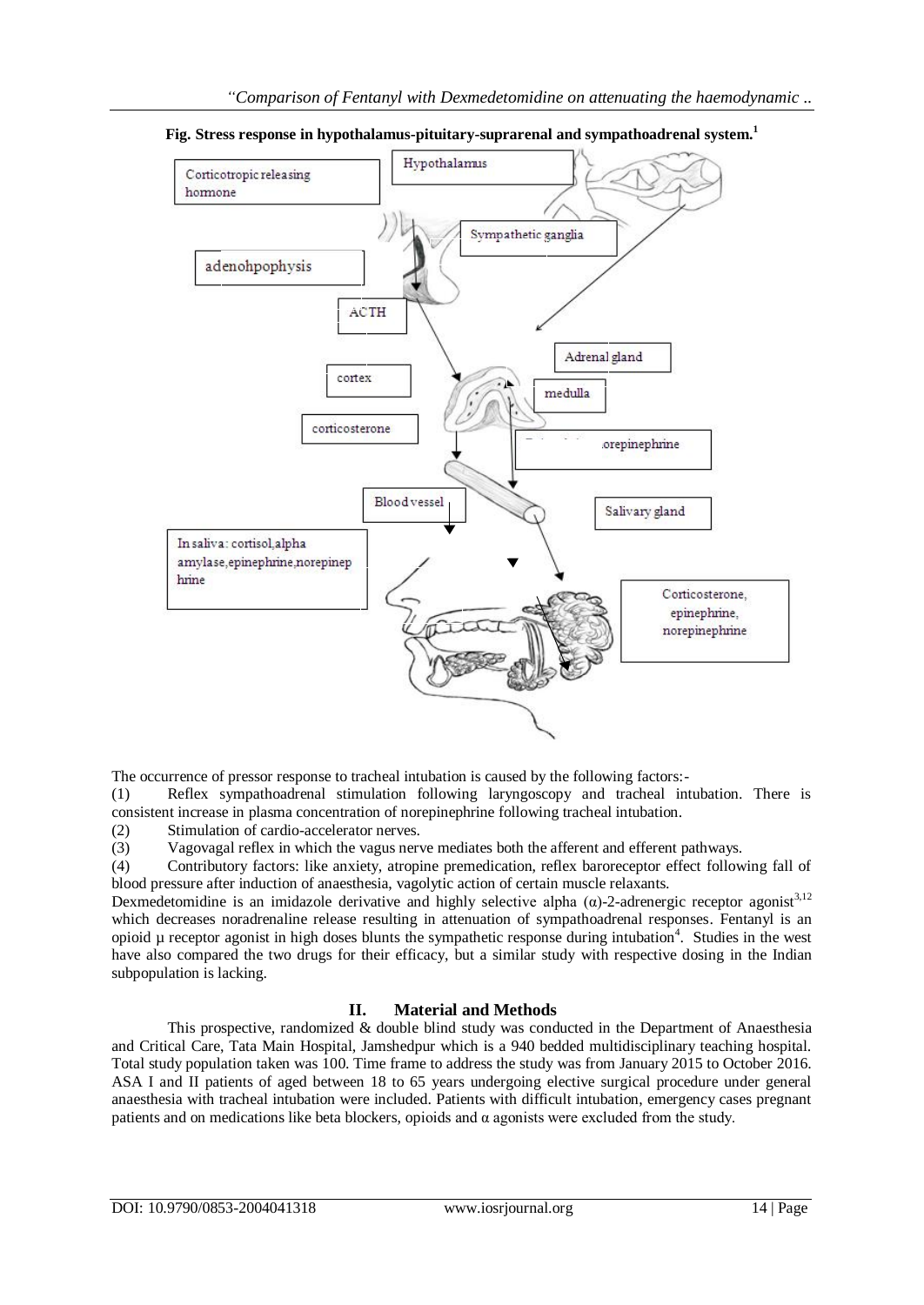#### **Randomization and Grouping:**

Patients fulfilling the inclusion criteria were randomly divided into two groups. The randomization list was generated into one of the two groups by a random number function using a computer generated table of random numbers, resulting in a list of 100 patients. The study drug was premixed to a volume of 10 ml and presented as coded syringes to the Anesthesiologist who was not an investigator in the study. All recordings were done by an Anesthesiologist blinded to the group allocation. The patients were randomly divided into two groups each (n=50) and study drug was administered over a period of 10 minutes:-

Group F (Fentanyl Group):- received Fentanyl 2µg/kg diluted to 10ml in 0.9% normal saline.

Group D (Dexmedetomidine Group):- received Dexmedetomidine 1µg/kg diluted to 10ml in 0.9% normal saline. The drug administrator and the person making the observation were blinded to the study. Intubation was done by an experienced anaesthesiologist not involved in the study.

#### **III. Methodology**

All patients were examined one day before and their lab results and consent were reviewed**.** At operation theatre fasting status confirmed, vascular access taken and patients were connected to pulse oximeter, electrocardiograph monitor and automated non-invasive blood pressure. Baseline (average of three readings) parameters of patients including heart rate (HR), systolic blood pressure (SBP), diastolic blood pressure (DBP), mean arterial pressure (MAP), rate pressure product (RPP) and peripheral oxygen saturation (SpO2) were recorded in the operation theatre.

Patients were pre-oxygenated and study drug given in infusion over 10min as per protocol. Induction done using Inj. Propofol 2mg/kg and Inj. Succinylcholine 2 mg / kg intravenously followed by laryngoscopy and intubation at single attempt within 15 sec were included in the study. Anaesthesia was maintained with oxygen/nitrous oxide (1:3), 0.8% to 1.5% isoflurane and Inj. vecuronium (initial intravenous bolus dose of 0.08 mg/kg followed by intermittent dose of 0.02 mg/kg) intravenously.

An average of three readings  $(T_0)$  taken in operation theatre were considered as baseline and all other measurements were compared with the baseline. Further readings are as: after study drug infusion( $T_1$ ), after induction agents given(T<sub>2</sub>), immediately after intubation(T<sub>3</sub>) and  $1min(T_4)$ ,  $3min(T_5)$ ,  $5min(T_6)$ ,  $7min(T_7)$  and  $10 \text{ min}(T_8)$  following intubation in all patients. The haemodynamic alterations like a decrease in MAP greater than 20% below the baseline value or SBP less than 90 mm of Hg were treated primarily by increasing the IV fluid infusion rate and then reducing isoflurane concentration. If hypotension (SBP< 90 mm of Hg) did not respond to fluid administration, then injection mephentermine 6mg IV was administered. Any incidence of bradycardia (HR <50/min) was treated with injection atropine 0.6 mg IV. Surgical incision was done following the completion of the initial 10 mins of monitoring. The patients were ventilated & end tidal  $CO<sub>2</sub>$  level was maintained between 30 and 35 mm Hg. Intraoperative HR, SBP, DBP, MAP, RPP and  $SpO<sub>2</sub>$  levels were recorded at 5 min intervals. Additional doses of injection fentanyl 1μg/kg were administered according to hemodynamic variables to all the groups as rescue analgesia.

At the end of the surgery all patients were reversed using neostigmine 0.05 mg/kg and atropine 0.02mg/kg IV. Patients were extubated after adequate recovery and then shifted to anaesthesia recovery room and monitored for 60 min for any side effects like respiratory depression, hypotension, bradycardia, drowsiness, shivering, nausea or vomiting.

#### **IV. Observations**

Both groups were compared for demographic data (age, sex, weight, height, BMI), duration of surgery, MP scores, ASA grading and laryngoscopy time were measured. Haemodynamic parameters (HR, SBP, DBP, MAP, RPP and SpO2) levels were measured and recorded along with any side effects.

#### **V. Results**

**Table no- 1**: Comparison of Demographic parameters, Mallampatti scores, Laryngoscopy time and Duration of surgery among Group F (Fentanyl) and Group D (Dexmedetomidine).

|                            | $Group - F (n=50)$ | $Group - D (n=50)$ |
|----------------------------|--------------------|--------------------|
| AGE                        | $43.08 \pm 12.91$  | $45.72 \pm 13$     |
| <b>GENDER(M/F)</b>         | 16/34              | 17/33              |
| ASA(II)                    | 23/27              | 19/31              |
| WEIGHT(KG)                 | $63.56 \pm 12.65$  | $67.24 \pm 12.47$  |
| <b>HEIGHT</b>              | $162.34 \pm 10.33$ | $162.22 + 9.02$    |
| B.M.I                      | $24.08 + 4.16$     | $25.55 + 4.41$     |
| MP(I/II/III)               | 19/21/10           | 12/26/12           |
| <b>LARYNGOSCOPY TIME</b>   | $10.82 \pm 1.06$   | $11.02 \pm 0.96$   |
| <b>Duration of surgery</b> | $54.84 + 28.61$    | $56.62 \pm 25.97$  |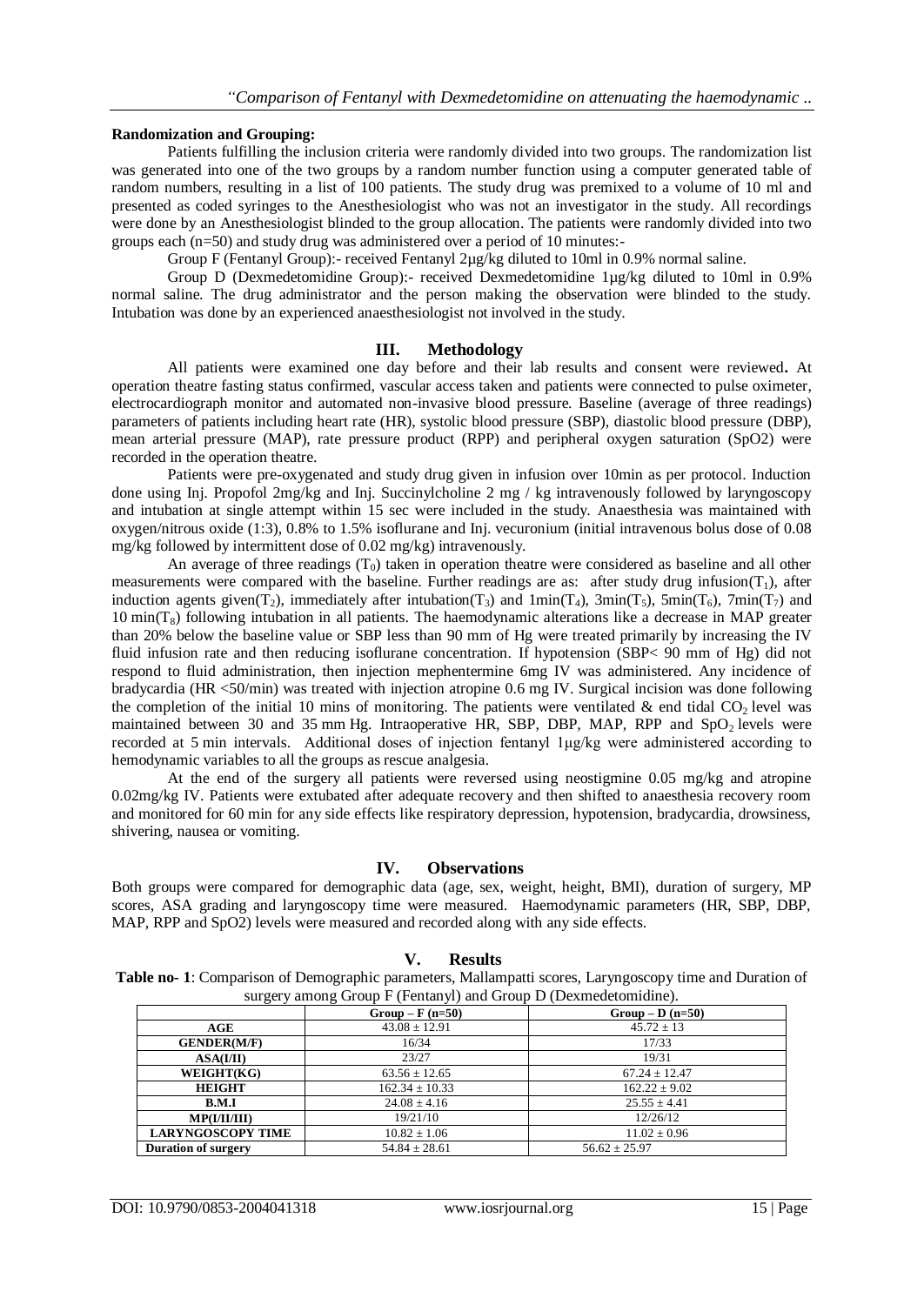There was no difference between two groups according to demographic parameters like age, sex, ASA grading, height, weight, body mass index, Mallampatti scores, laryngoscopic time and duration of surgery as observed in table no- 1.

| Time<br><b>Interval</b> | Group - F         | $Group - D$      | $ t _{cal}$ | d.f | $P-value$ |  |  |  |
|-------------------------|-------------------|------------------|-------------|-----|-----------|--|--|--|
| $T_0$ min               | $85.97 \pm 14.59$ | $83.19 \pm 7.26$ | 1.206       | 98  | 0.2306    |  |  |  |
| $T_1$ min               | $82.6 \pm 14.23$  | $77.4 \pm 7.27$  | 2.301       | 98  | 0.0235    |  |  |  |
| $T_2$ min               | $78.9 \pm 14.44$  | $72.64 \pm 6.70$ | 2.781       | 98  | 0.0065    |  |  |  |
| $T_3$ min               | $94.12 \pm 16.37$ | $82.18 \pm 5.69$ | 4.872       | 98  | P < .0001 |  |  |  |
| $T_4$ min               | $96.02 \pm 15.53$ | $84.34 \pm 4.37$ | 5.119       | 98  | P < .0001 |  |  |  |
| $T_5$ min               | $93.74 \pm 12.86$ | $80.34 + 4.14$   | 7.014       | 98  | P < .0001 |  |  |  |
| $T_6$ min               | $89.08 \pm 12.82$ | $77.74 \pm 3.97$ | 5.975       | 98  | P < .0001 |  |  |  |
| $T_7$ min               | $85.3 \pm 11.74$  | $74.2 \pm 3.81$  | 6.359       | 98  | P < .0001 |  |  |  |
| $T_s$ min               | $80.38 \pm 9.88$  | $74.16 \pm 3.15$ | 4.241       | 98  | 0.0001    |  |  |  |

**Table No-2**: Comparison of mean heart rate among Group F (Fentanyl) and Group D (Dexmedetomidine) at different time intervals**:**

Mean heart rate was significantly lower in Group- D at most intervals particularly from  $T_3$  to  $T_8$  with  $p < 0.0001$ as compared to Group- F when observed in table no-2.

**Table No-3:** Comparison of mean SBP among Group F (Fentanyl) and Group D (Dexmedetomidine) at different time intervals:-

| Time<br>interval   | Group - F          | $Group - D$        | $ t _{cal}$ . | d.f | $P - value$ |
|--------------------|--------------------|--------------------|---------------|-----|-------------|
| $T_0$ min          | $132.15 \pm 11.81$ | $132.61 \pm 11.61$ | 0.201         | 98  | 0.8414      |
| $T_1$ min          | $126.04 \pm 9.98$  | $122.42 \pm 4.61$  | 2.328         | 98  | 0.0219      |
| $T_2$ min          | $116.98 \pm 8.39$  | $112.34 \pm 4.48$  | 3.450         | 98  | 0.0008      |
| $T_3$ min          | $144.36 \pm 10.45$ | $140.64 \pm 5.32$  | 2.243         | 98  | 0.0271      |
| $T_4$ min          | $142.82 \pm 10.55$ | $135.68 \pm 4.83$  | 4.351         | 98  | P < .0001   |
| T <sub>5</sub> min | $131.98 \pm 9.49$  | $126.6 \pm 3.83$   | 3.717         | 98  | 0.0003      |
| $T_6$ min          | $121.96 \pm 7.65$  | $119.62 \pm 3.19$  | 1.996         | 98  | 0.0487      |
| $T_7$ min          | $117.3 \pm 5.63$   | $115.22 \pm 2.82$  | 2.336         | 98  | 0.0215      |
| $T_8$ min          | $113.96 \pm 4.67$  | $110.38 \pm 6.33$  | 3.218         | 98  | 0.0017      |

It showed that Group F (Fentanyl) and Group D (Dexmedetomidine) were comparable at  $T_0$ . The maximum rise in mean SBP found at  $T_3$  with 144.36 mmHg for Group F (Fentanyl) and 140.64mmHg. for Group D (Dexmedetomidine).

**Table No-4** Comparison of mean DBP among Group F (Fentanyl) and Group D (Dexmedetomidine) at different time intervals:-

| Time<br>interval   | $Group-F$        | $Group - D$      | $ t _{cal}$ . | d.f | $P - value$ |
|--------------------|------------------|------------------|---------------|-----|-------------|
| $T_0$ min          | $80.71 \pm 7.50$ | $81.82 \pm 6.05$ | 0.815         | 98  | 0.4173      |
| $T_1$ min          | $77.06 \pm 5.44$ | $75.96 \pm 3.66$ | 1.186         | 98  | 0.2384      |
| $T_2$ min          | $72.56 \pm 5.37$ | $73.22 + 2.57$   | 0.784         | 98  | 0.4350      |
| $T_3$ min          | $89.72 \pm 4.33$ | $88.38 \pm 2.78$ | 1.841         | 98  | 0.0686      |
| $T_4$ min          | $89.88 \pm 3.92$ | $88.92 \pm 2.69$ | 1.428         | 98  | 0.1565      |
| T <sub>5</sub> min | $83.88 \pm 3.15$ | $79.34 \pm 3.43$ | 6.893         | 98  | P < .0001   |
| $T_6$ min          | $76.9 + 3.22$    | $73.26 \pm 2.93$ | 5.912         | 98  | P < .0001   |
| T <sub>7</sub> min | $71.8 \pm 3.40$  | $69.76 \pm 2.98$ | 3.191         | 98  | 0.0019      |
| $T_s$ min          | $70.26 + 2.45$   | $68.14 \pm 3.33$ | 3.626         | 98  | 0.0005      |

It showed that both Group F (Fentanyl) and Group D (Dexmedetomidine) were comparable in maintenance of DBP after intubation upto 1min after intubation. However, there was statistically significant prolonged attenuation of DBP observed in Group D (Dexmedetomidine) at  $T_5$ ,  $T_6$ ,  $T_7$  and  $T_8$  after intubation as compared to Group F (Fentanyl).

**Table No-05** Comparison of mean MAP among Group F (Fentanyl) and Group D (Dexmedetomidine) at different time intervals:-

| Time<br><b>Interval</b> | $Group-F$        | $Group - D$      | $ t _{cal}$ | d.f | P – value |
|-------------------------|------------------|------------------|-------------|-----|-----------|
| $T_0$ min               | $97.86 \pm 7.73$ | $98.75 \pm 6.65$ | 0.617       | 98  | 0.5385    |
| $T_1$ min               | $93.22 \pm 6.01$ | $91.54 \pm 3.31$ | 1.731       | 98  | 0.0865    |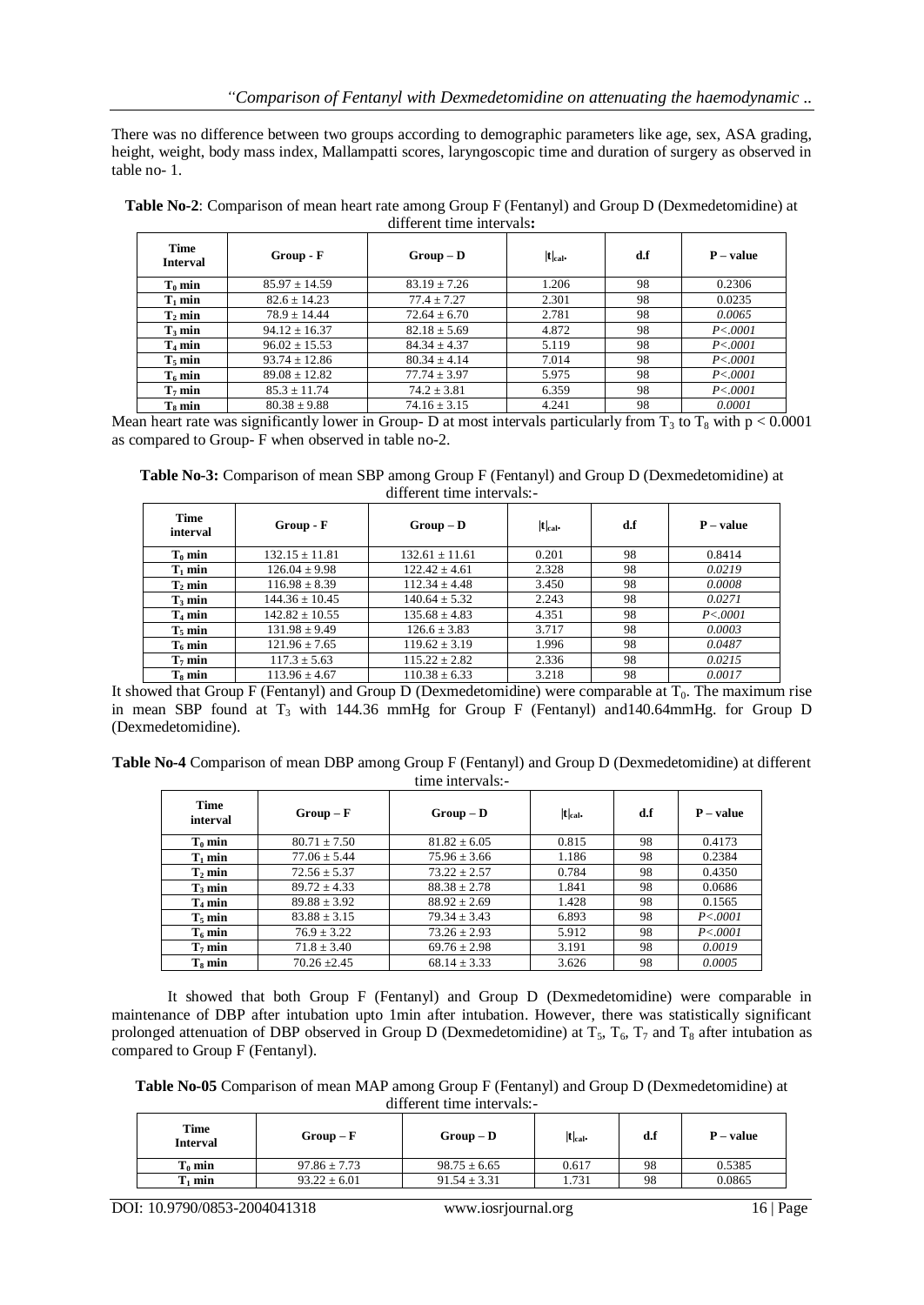|  |  |  |  | "Comparison of Fentanyl with Dexmedetomidine on attenuating the haemodynamic |  |  |
|--|--|--|--|------------------------------------------------------------------------------|--|--|
|  |  |  |  |                                                                              |  |  |

| $T_2$ min          | $87.38 + 5.42$    | $86.22 + 2.32$    | 1.391                       | 98  | 0.1673         |
|--------------------|-------------------|-------------------|-----------------------------|-----|----------------|
| $T_3$ min          | $107.16 \pm 5.08$ | $105.76 \pm 2.40$ | 1.762                       | 98  | 0.0812         |
| $T_4$ min          | $107.48 + 4.17$   | $104.46 + 2.87$   | 4.218                       | 98  | 0.0001         |
| T <sub>5</sub> min | $99.84 + 3.89$    | $95.08 + 2.45$    | 7.321                       | 98  | P < 0.0001     |
| $T_6$ min          | $91.84 + 3.47$    | $88.64 + 2.18$    | 5.522                       | 98  | P < 0.0001     |
| T <sub>7</sub> min | $86.98 + 3.21$    | $84.86 + 2.07$    | 3.925                       | 98  | 0.0002         |
| $T_s$ min          | $84.88 + 2.32$    | $82.18 \pm 2.80$  | 5.250                       | 98  | P < 0.0001     |
| .                  | . .               | .                 | $\sim$ $\sim$ $\sim$ $\sim$ | . . | $ -$<br>$\sim$ |

It showed that both groups were comparable upto immediately after intubation phase. However, Group D (Dexmedetomidine) found to have strongly significant at  $T_4$ ,  $T_5$ ,  $T_6$ ,  $T_7$  and  $T_8$  intervals than Group F (Fentanyl) in controlling mean MAP.

| Table No 6- Comparison of mean RPP among Group F (Fentanyl) and Group D (Dexmedetomidine) at different |                  |  |
|--------------------------------------------------------------------------------------------------------|------------------|--|
|                                                                                                        | time intervals:- |  |

| Time<br>interval | $Group-F$              | Group - D            | $ t _{cal}$ . | d.f | $P - value$ |
|------------------|------------------------|----------------------|---------------|-----|-------------|
| $T_0$ min        | $11400 \pm 2477.40$    | $11036 \pm 1431.08$  | 0.900         | 98  | 0.3705      |
| $T_1$ min        | $10444.96 \pm 2244.78$ | $9474.8 \pm 974.98$  | 2.803         | 98  | 0.0061      |
| $T_2$ min        | $9258 \pm 2039.72$     | $8166.46 \pm 896.03$ | 3.464         | 98  | 0.0008      |
| $T_3$ min        | $13645.08 \pm 2964.13$ | $11555.4 \pm 871.07$ | 4.783         | 98  | P < 0.0001  |
| $T_4$ min        | $13749.8 \pm 2706.10$  | $114446 \pm 740.87$  | 5.810         | 98  | P < 0.0001  |
| $T_5$ min        | $12375.82 \pm 1950.27$ | $10233.9 \pm 598.54$ | 7.424         | 98  | P < 0.0001  |
| $T_6$ min        | $10874.18 \pm 1783.82$ | $9298.46 \pm 520.36$ | 5.996         | 98  | P < 0.0001  |
| $T_7$ min        | $10006.88 \pm 1462.49$ | $8546.58 \pm 433.87$ | 6.769         | 98  | P < 0.0001  |
| $T_s$ min        | $9159.68 \pm 1181.27$  | $8189.06 \pm 612.84$ | 5.157         | 98  | P < 0.0001  |

It showed Group C (Dexmedetomidine) was highly significant when compared to Group B (Fentanyl) at all-time intervals.

Side effects were not observed in any of the study groups.

Henceforth, Group D (Dexmedetomidine) causes minimal increase in myocardial oxygen demand following laryngoscopy and intubation and was found to be superior than both Group F (Fentanyl).

## **VI. Discussion**

Haemodynamic responses to laryngoscopy and endotracheal intubation have been a topic of discussion since first observed by Reid et al<sup>2</sup> in 1940. These responses are transitory but in patients with ischemic heart disease, systemic hypertension and cerebrovascular diseases can result in deleterious effects like left ventricular failure, pulmonary oedema and myocardial ischemia. Therefore, there is a need to blunt this response<sup>4,5</sup> .

In our study, Fentanyl was given at the dose of 2  $\mu$ g/kg diluted in 10 ml normal saline over 10 min prior to induction given as infusion similar to study by Kharwar et al<sup>5</sup> and Ugur et al.<sup>6</sup>

Dexmedetomidine infusion of 1µg/kg done over 10 minutes in our study correlates with the studies conducted by Uysal et al,<sup>7</sup> Gogus et al<sup>8</sup> and this dose was found to be associated with lesser complications like severe bradycardia, hypotension and rhythm changes.

**Comparison of Mean Heart rate:** In our study Fentanyl leads to rise in mean HR by 11% whereas it was only 1% for Dexmedetomidine which correlates with study by Patel et al.<sup>9</sup> Dexmedetomidine is better than Fentanyl in controlling heart rate correlates with studies done by Gunalan et al.<sup>10</sup> Hence, Dexmedetomidine is better than Fentanyl in attenuating the tachycardic response to laryngoscopy and intubation. Dexmedetomidine is better than Fentanyl in controlling heart rate correlates with studies done by Jain  $V^{11}$  and Gunalan et al.<sup>10</sup>

Comparison of Mean Systolic blood pressure: In the study conducted by Patel et al<sup>9</sup> it was observed that Dexmedetomidine significantly attenuates stress response at intubation with lower increase in SBP (6%) compared with Fentanyl (23%), which is similar to our study, in which SBP decreased in the Dexmedetomidine group.

**Comparison of Mean Diastolic blood pressure:** Dexmedetomidine had statistically significant value at  $T_5$ ,  $T_6$ (p<0.0001),  $T_7$  (p=0.0019) &  $T_8$  (p= 0.0005) when compared with Fentanyl which is in concordance with that of Gandhi et al<sup>15</sup> Jain  $V^{11}$ . Dexmedetomidine exhibits a superior response compared to Fentanyl in controlling mean DBP.

**Comparison of Mean MAP:** Dexmedetomidine was found to have significantly superior effect than Fentanyl at  $T_5$  with P<0.0001 and  $T_6$ ,  $T_7$  and  $T_8$  with p-value < 0.05. Hence, Dexmedetomidine was found to have a superior effect than Fentanyl in attenuating MAP. This finding is in concordance with that of Aksu et al.<sup>13</sup>

**Comparison of Mean rate pressure product:** Rate pressure product is a measure of the stress put on the cardiac muscle based on the number of times it needs to beat per minute (HR) and the arterial blood pressure